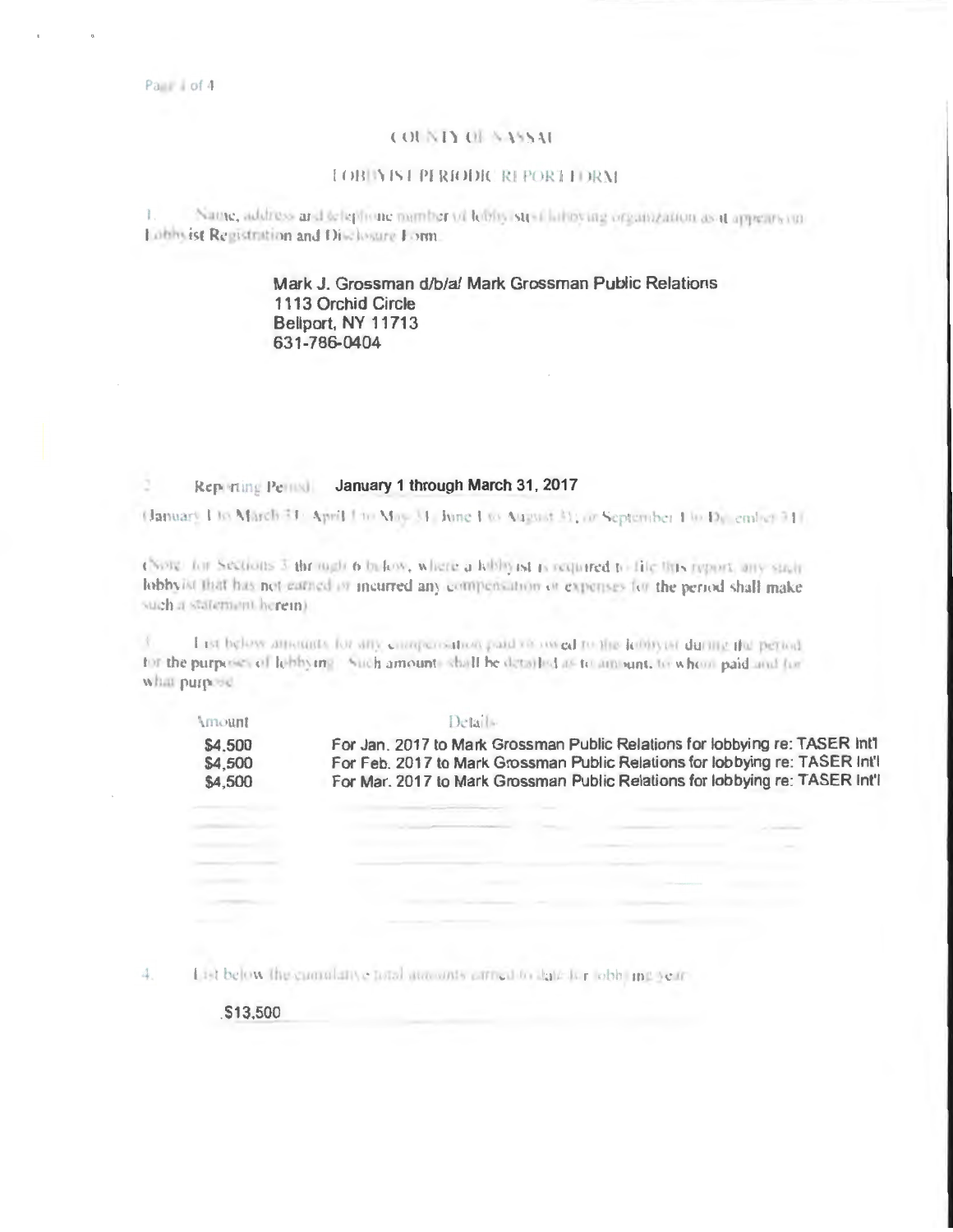### Page I of 4

I ist below amotives for any experience expended of incurred by the lobbars' during the period for the purposes of lobbying. Such amounts shall be detailed as an amount, to where paid and for what purpose.

| Arrount | Detail |
|---------|--------|
| None    | None   |
|         |        |
|         |        |
|         |        |
|         |        |
|         |        |
|         |        |
|         |        |
|         |        |
|         |        |

List below the cumulative total amounts expended to date for lobbying year.  $\overline{a}$ 

### None

(In lieu or completing 7 through 10 below, you may attach a copy of your Lobbyrst Registration and Disclosure Form, provided the information has not changed }

I ist whether and where the lubbyist(s) lobbying organization is traistered as a lobby-in (e.g. Nassau County, New York State).

# **Nassau County Suffolk County** State of New York

 $8$ Name, address and telephone nameer of algentary by whom, it in written beauti, and lobbyrst is retained, employed or descripated

> Retained by National Strategies, LLC on behalf of TASER Int'l **National Strategies** 1990 K Street NW, Suite 320 Washington, DC 20006 Tel: 202-349-7024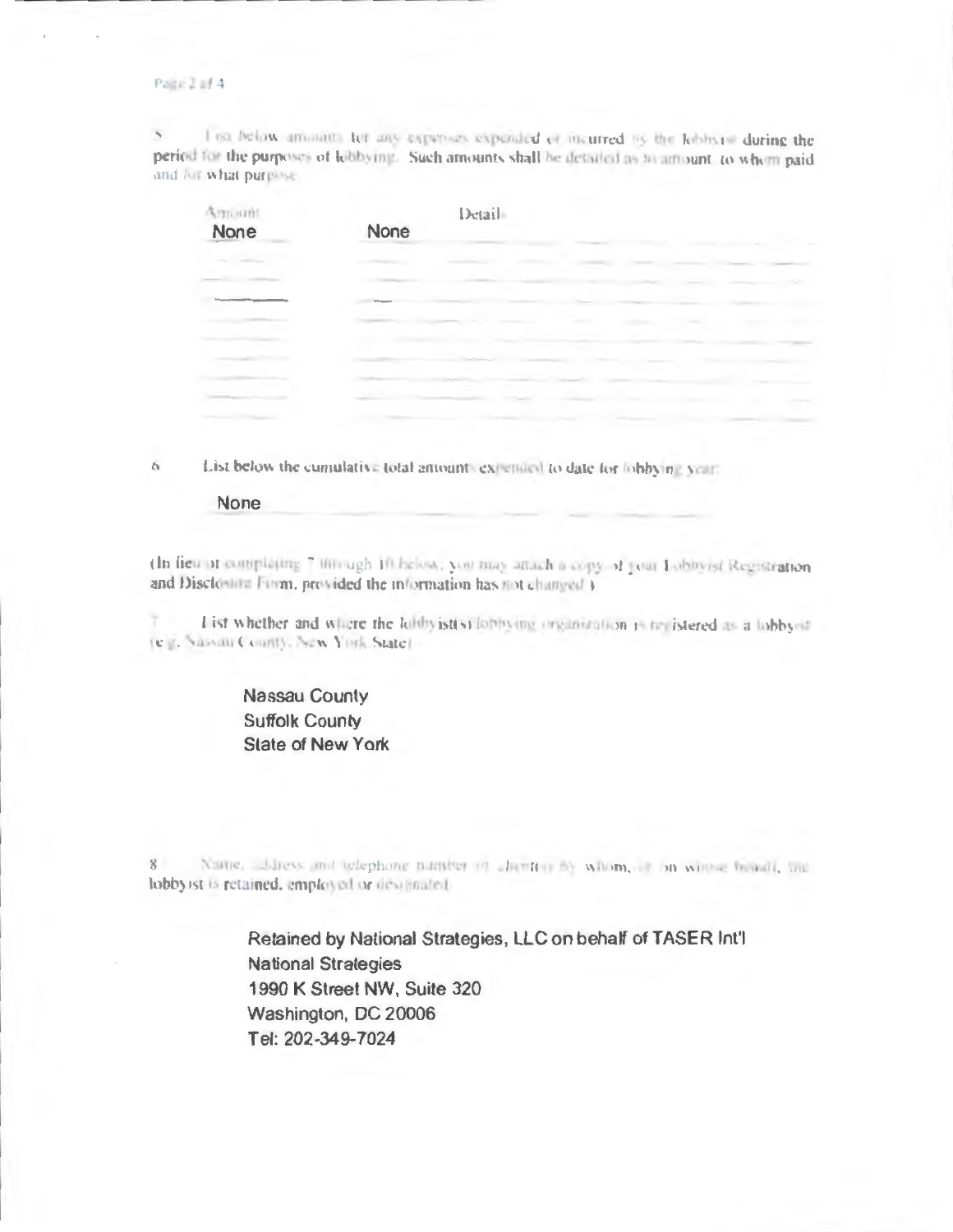Describe lobbying activity conducted, or to be conducted, in Nassau County, and identify 身. client(s) for each activity Iosted, duting the Reporting Period...

Procurement activity for TASER International with the Nassau County Police Department, Nassau County Sheriff, Nassau County Executive, and Nassau County Legislature.

The name of persons, organizations or joycenmental entities before whom the lottly ist has  $|0\rangle$ lobbied during the period.

Telephone discussions with staff at the Nassau County Police Department.